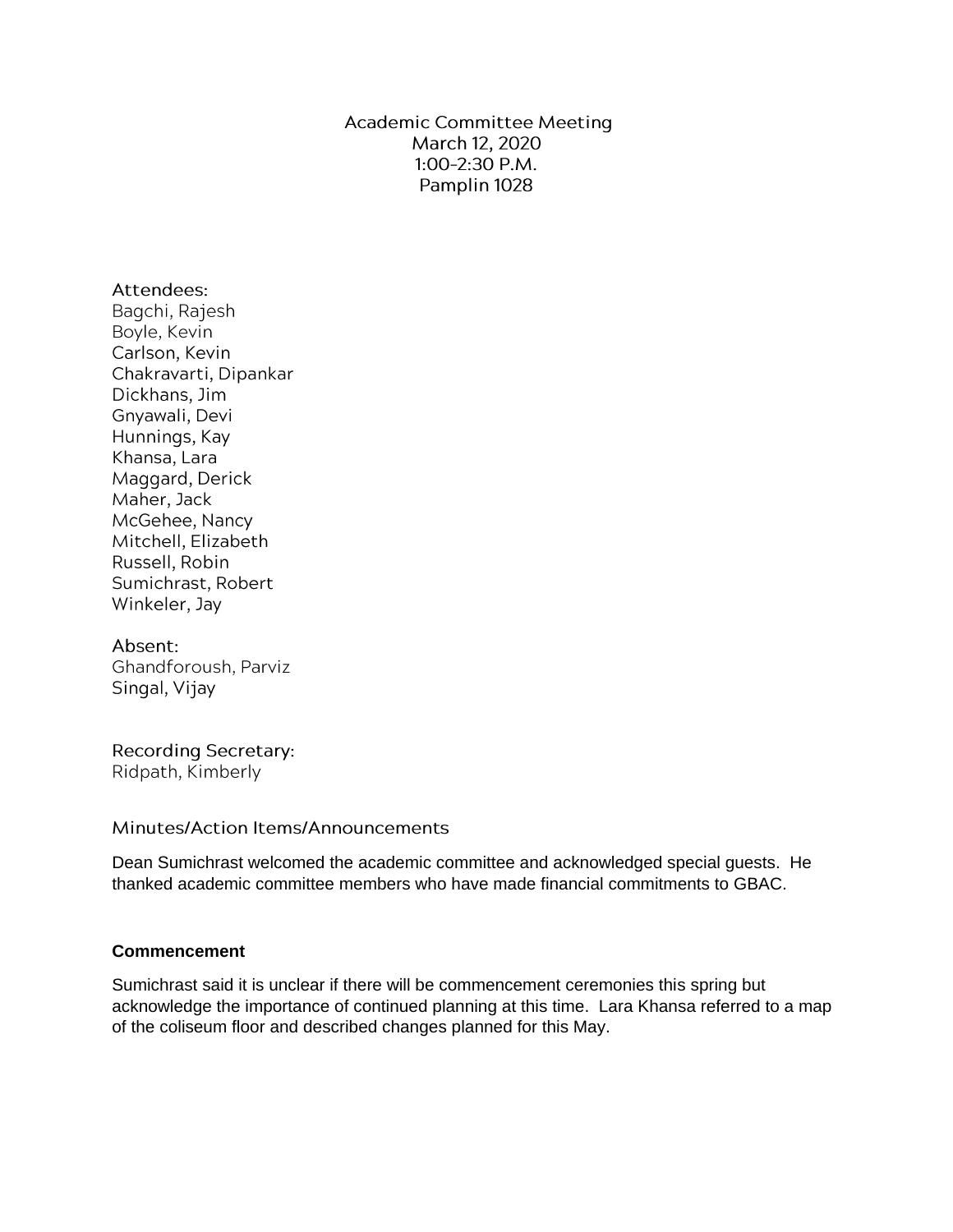### **COVID-19**

Sumichrast acknowledged the seriousness of COVID-19 and referred to recent communications from President Sands and other university leaders. It is important to use time available today to discuss major issues about the college's preparations and response. Many details are unknown or are better discussed outside of the academic committee. The committee will consider three general areas: educational programs, administration/operations, and events.

The committee spent most of its time discussing the colleges instructional mission in the current environment. Students are being discouraged from returning to campus after the extended spring break so faculty must provide some sort of distance learning. The committee discussed the use of zoom and recorded formats. Jim Dickhans responded to technical issues and described plans for student and faculty training and support. It will be important for instructors to communicate directly with their students to keep them aware of the mechanics of instruction and any changes in schedule or grading. Instructions should not expect students to provide documentation for illnesses, etc. as is required in more normal circumstances. Instructors must provide access to their electronic grade book to their department head or director. The committee discussed various options for grading student performance.

At this time, Pamplin offices are expected to remain open and everyone should report to work as usual. Kay Hunnings will be sharing university policy information related to working remotely. Unit leaders should make exceptions for anyone who might be infected by COVID-19 or who otherwise should not report to work.

The committee discussed how to continue essential Pamplin operations and some nonessential operations. It acknowledged that some essential operations can be suspended for weeks. The college will seek input from faculty and staff to better understand the need for training, communication and equipment.

Virginia Tech events expected to attract 100 or more people are cancelled through April 30<sup>th</sup>. Travel is being restricted. The committee discussed how it can achieve goals, such as, recruiting the fall 2020 class of students and maintaining momentum for the boundless impact campaign in this environment. Elizabeth Mitchell provided a list of cancelled events and explained how advancement will continue to communicate with and engage with alumni and other constituencies.

### **Retreat**

At this time, Pamplin expects its Leadership Retreat to take place as planned. The committee discussed the agenda. Kim Ridpath described the accommodations and plans for meals. Ridpath also said that a survey to help select the team building activities is underway.